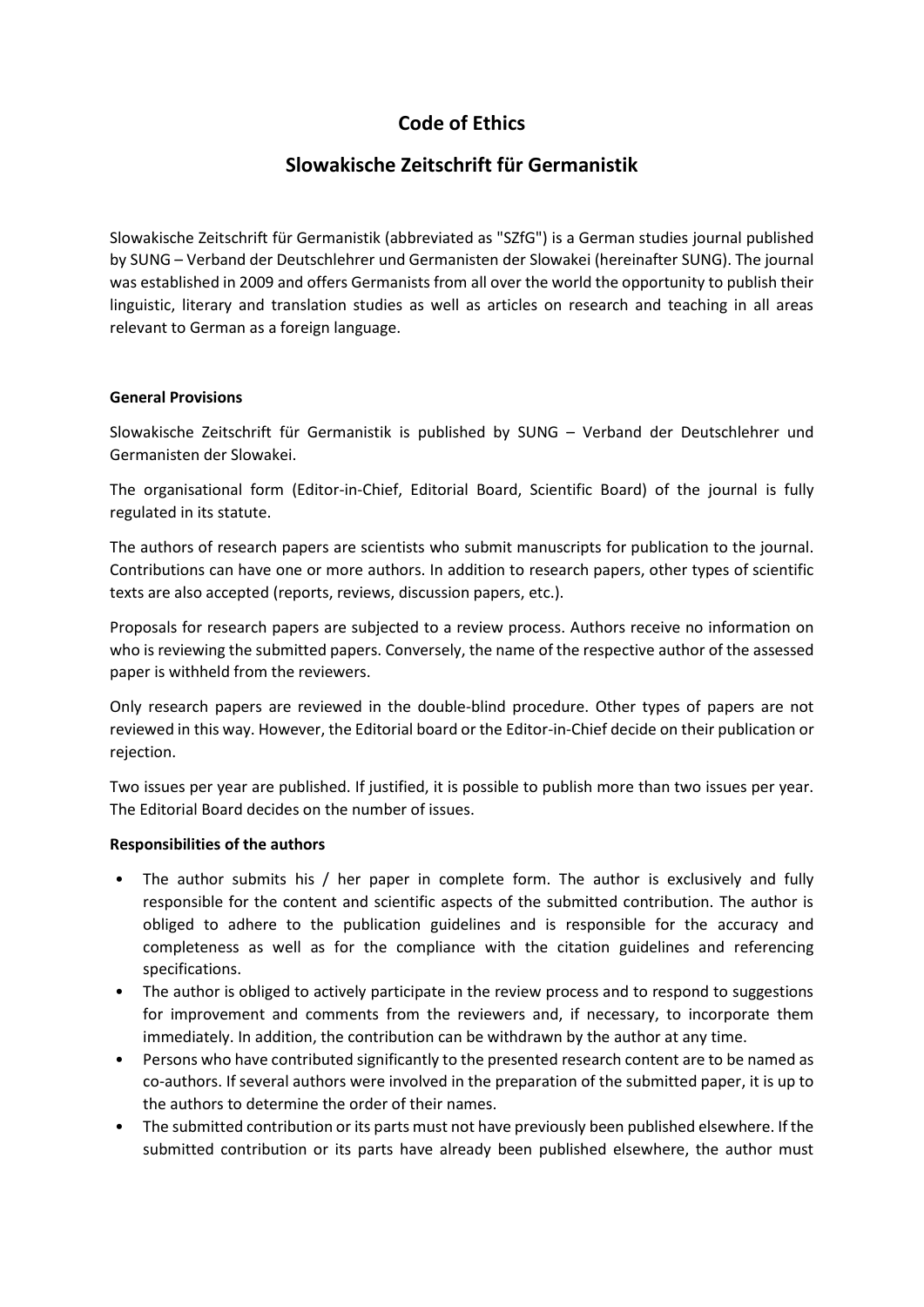credibly explain to the editor why a publication in the SZfG makes scientific sense. In this case, however, the copyright belongs to the authors.

- The author is obliged to properly provide all information on the financial support of the presented content and the research in the submitted paper.
- Incorrect or incomplete information on funding, persons involved, organisations involved, or violations of ethical principles are in contradiction with scientific ethics and are not to be accepted by the Editorial Board.

## **Editorial Board Responsibilities**

- The Editorial Board is responsible for the smooth running of editorial work.
- The Editorial Board is responsible for the checking of the quality of the published papers, and it guarantees compliance with the highest professional standards for the accepted papers.
- The Editorial Board is responsible for ensuring that all submitted papers are treated as objectively as possible and exclusively according to scientific standards and that there is no conflict of interest when it comes to accepting or rejecting the submitted papers.
- The Editorial Board checks the relevance of the submitted papers for the respective focus.
- The Editorial Board is responsible for ensuring that the anonymity of the reviewers is guaranteed.
- The Editorial Board mediates between reviewers and authors when it comes to discussing reviewers' suggestions and comments and, if necessary, responding to complaints that arise in this discussion.
- It is up to the Editorial Board to decide whether to accept or reject submitted papers.

## **Reviewer Responsibilities**

- Reviewers are recommended by the Editorial Board.
- The reviewer is obliged to be objective and has no conflict of interest with the authors. For this reason, the reviewer can refuse the invitation to review a paper.
- With his / her consent to the acceptance of the contribution for the review, the reviewer declares that there is no conflict of interest.
- The reviewer agrees to review the papers confidentially.

## **Scientific Board Responsibilities**

- The Scientific Board checks the content of the SZfG and supports the Editorial Board.
- The Scientific Board upholds the scientific quality of the SZfG and strives to raise it and to increase the professional reputation of the journal.
- Individual members of the Scientific Board are constantly striving to bring experience from their respective scientific fields into the editorial work in accordance with their professional views.
- The Scientific Board makes decisions regarding the acceptance or rejection of main topic proposals.
- The Scientific Board ensures compliance with ethical principles and good scientific practice through appropriate decisions.

## **Editor Responsibilities**